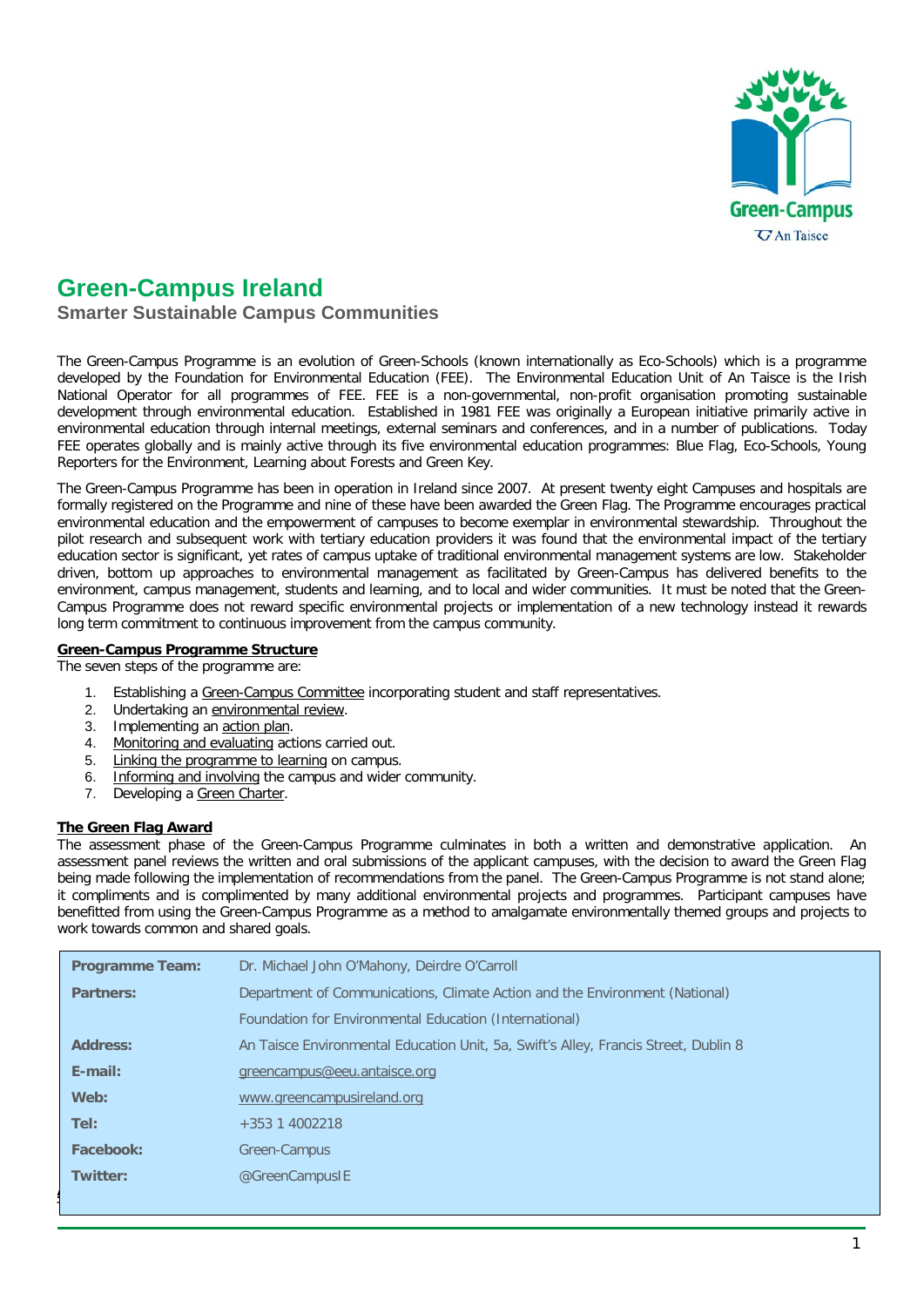## Green-Campus Programme Description 2017-2018

| <b>Campus</b>                                       | Year of<br>award    | <b>Themes</b>                                                                                    | <b>Student Numbers</b>                                 |
|-----------------------------------------------------|---------------------|--------------------------------------------------------------------------------------------------|--------------------------------------------------------|
| <b>University College Cork</b>                      | 2010,<br>2013, 2016 | <b>Litter and Waste</b><br><b>Energy Conservation</b>                                            | >16,000                                                |
|                                                     |                     | <b>Water Conservation and Protection</b>                                                         |                                                        |
|                                                     |                     | <b>Biodiversity</b>                                                                              |                                                        |
|                                                     |                     | <b>Travel &amp; Transport</b>                                                                    |                                                        |
|                                                     |                     | <b>Green Procurement</b>                                                                         |                                                        |
|                                                     |                     | <b>Climate Change</b>                                                                            |                                                        |
| Galway Mayo Institute of<br>Technology, Mayo Campus | 2011,<br>2014, 2017 | <b>Litter and Waste</b>                                                                          | $-1,000$                                               |
|                                                     |                     | <b>Energy Conservation</b>                                                                       |                                                        |
|                                                     |                     | <b>Water Conservation and Protection</b>                                                         |                                                        |
|                                                     |                     | <b>Biodiversity</b>                                                                              |                                                        |
|                                                     |                     | <b>Travel &amp; Transport</b>                                                                    |                                                        |
| <b>Ballsbridge College of Further</b>               | 2013, 2016          | <b>Litter and Waste</b>                                                                          | < 500                                                  |
| Education                                           |                     | <b>Energy Conservation</b>                                                                       |                                                        |
| <b>Trinity College Dublin</b>                       | 2013, 2016          | <b>Energy and Climate Change</b>                                                                 | $<$ 17,000                                             |
|                                                     |                     | <b>Waste Management</b>                                                                          |                                                        |
|                                                     |                     | <b>Water Conservation and Protection</b>                                                         |                                                        |
|                                                     |                     | Sustainable Transport                                                                            |                                                        |
|                                                     |                     | <b>Resource Use and Sustainable Food</b>                                                         |                                                        |
|                                                     |                     | <b>Biodiversity</b>                                                                              |                                                        |
|                                                     |                     | <b>Green Procurement</b>                                                                         |                                                        |
| <b>GMIT Letterfrack</b>                             | 2014, 2017          | <b>Litter and Waste</b>                                                                          | $-250$                                                 |
|                                                     |                     | <b>Biodiversity</b>                                                                              |                                                        |
| <b>Dublin City University</b>                       | 2014, 2017          | <b>Litter and Waste</b>                                                                          | >16,000                                                |
|                                                     |                     | <b>Energy Conservation</b>                                                                       |                                                        |
|                                                     |                     | <b>Biodiversity</b>                                                                              |                                                        |
|                                                     |                     | Water Conservation and Protection                                                                |                                                        |
|                                                     |                     | <b>Travel &amp; Transport</b>                                                                    |                                                        |
| <b>Cork University Hospital</b>                     | 2014                | Major: Litter and Waste                                                                          | 240,873 average Patient Bed                            |
|                                                     |                     | <b>Energy Conservation</b>                                                                       | Days per annum                                         |
|                                                     |                     | Minor: Sustainable Transport                                                                     | (average figure based on<br>2013, 2014 & 2015 figures) |
|                                                     |                     | <b>Biodiversity</b>                                                                              |                                                        |
| Pearse College                                      | 2014                | <b>Litter and Waste</b>                                                                          | $-900$                                                 |
|                                                     |                     | <b>Water Conservation</b>                                                                        |                                                        |
|                                                     |                     | <b>Travel and Transport</b>                                                                      |                                                        |
| <b>University of Limerick</b>                       | 2015                | <b>Travel and Transport</b>                                                                      | ~13,000                                                |
|                                                     |                     | Energy                                                                                           |                                                        |
|                                                     |                     | <b>Biodiversity</b>                                                                              |                                                        |
| <b>HEAnet (Green-Campus</b><br>Partner)             | 2015                | Participant in a pilot programme for service<br>providers into third level education institutes. |                                                        |
|                                                     |                     |                                                                                                  |                                                        |